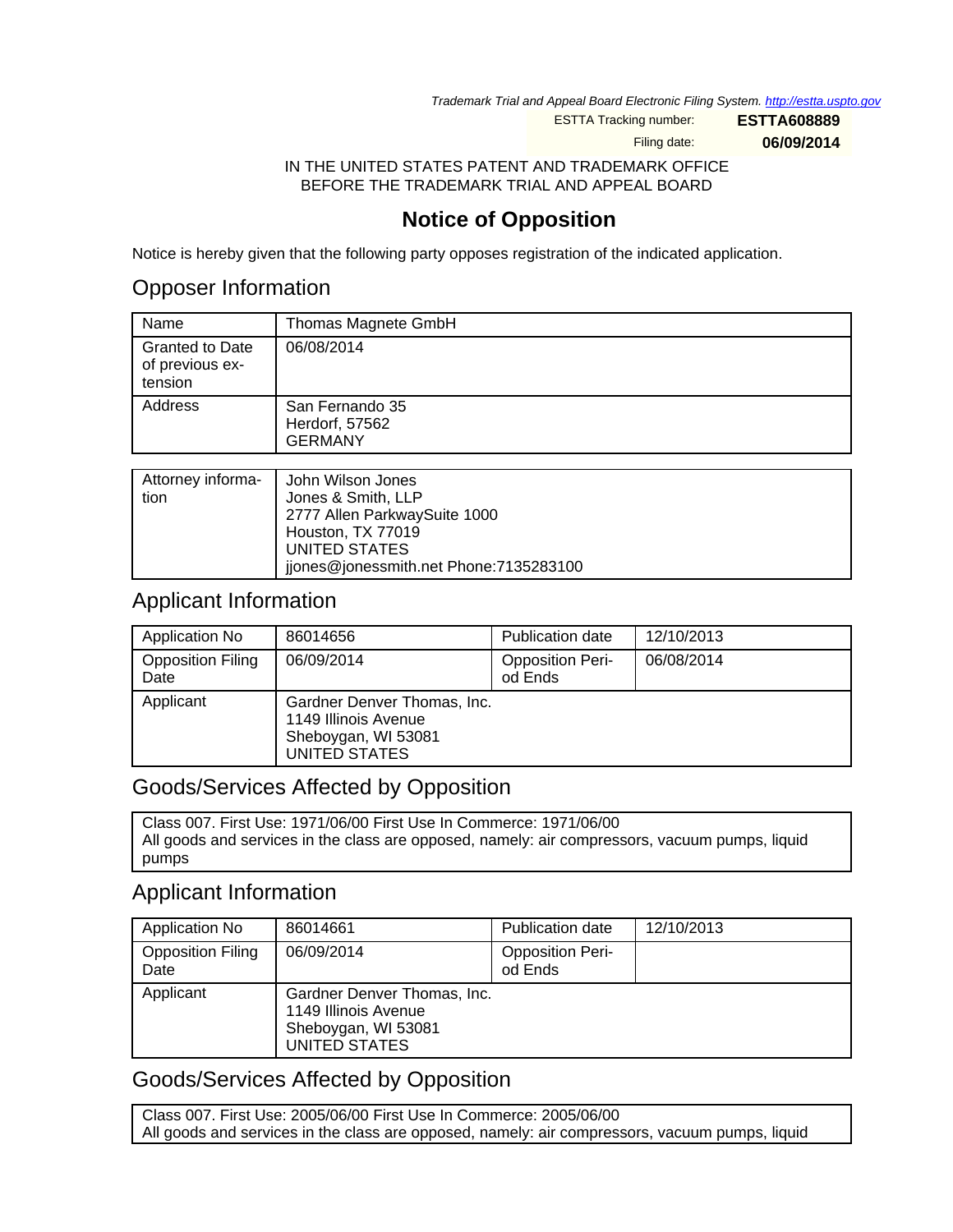pumps

# Grounds for Opposition

| Deceptiveness                        | Trademark Act section 2(a)  |
|--------------------------------------|-----------------------------|
| False suggestion of a connection     | Trademark Act section 2(a)  |
| Priority and likelihood of confusion | Trademark Act section 2(d)  |
| <b>Dilution</b>                      | Trademark Act section 43(c) |

# Marks Cited by Opposer as Basis for Opposition

| U.S. Registration<br>No. | 3547095                                                                                                                                                                                                                                                                                                                                                                                                                                                                                                                                                                                                                                                                                                                                                                                                                                                                                                                                                                                   | <b>Application Date</b>  | 10/30/2007 |
|--------------------------|-------------------------------------------------------------------------------------------------------------------------------------------------------------------------------------------------------------------------------------------------------------------------------------------------------------------------------------------------------------------------------------------------------------------------------------------------------------------------------------------------------------------------------------------------------------------------------------------------------------------------------------------------------------------------------------------------------------------------------------------------------------------------------------------------------------------------------------------------------------------------------------------------------------------------------------------------------------------------------------------|--------------------------|------------|
| <b>Registration Date</b> | 12/16/2008                                                                                                                                                                                                                                                                                                                                                                                                                                                                                                                                                                                                                                                                                                                                                                                                                                                                                                                                                                                | Foreign Priority<br>Date | 05/25/2007 |
| <b>Word Mark</b>         | <b>THOMAS</b>                                                                                                                                                                                                                                                                                                                                                                                                                                                                                                                                                                                                                                                                                                                                                                                                                                                                                                                                                                             |                          |            |
| Design Mark              | Thomas                                                                                                                                                                                                                                                                                                                                                                                                                                                                                                                                                                                                                                                                                                                                                                                                                                                                                                                                                                                    |                          |            |
| Description of<br>Mark   | <b>NONE</b>                                                                                                                                                                                                                                                                                                                                                                                                                                                                                                                                                                                                                                                                                                                                                                                                                                                                                                                                                                               |                          |            |
| Goods/Services           | Class 007. First use: First Use: 0 First Use In Commerce: 0                                                                                                                                                                                                                                                                                                                                                                                                                                                                                                                                                                                                                                                                                                                                                                                                                                                                                                                               |                          |            |
|                          | Machine parts, namely, electromechanically, pyrotechnically, and electro-<br>hydraulically operated actuators and valves for use as machine parts for control<br>and regulation purposes; valves for use as machine parts for control and regula-<br>tion purposes and as parts of pumps, namely, hydraulic valves, proportional<br>valves, control valves, pressure valves and throttling servo valves; injection<br>valves as parts of pumps                                                                                                                                                                                                                                                                                                                                                                                                                                                                                                                                            |                          |            |
|                          | Class 009. First use: First Use: 0 First Use In Commerce: 0<br>Data processing equipment and computers; electronic equipment and instru-                                                                                                                                                                                                                                                                                                                                                                                                                                                                                                                                                                                                                                                                                                                                                                                                                                                  |                          |            |
|                          | ments composed of data processing equipment andcomputers for use in control<br>and regulation of actuators; control and regulation systems for use in machines<br>or vehicles, namely, electronic actuators; centrifugal metering pumps for fuels;<br>self-regulating fuel pumps for service stations; magnets; switching magnets;<br>electromechanically and electro-hydraulically operated vehicle parts for use in<br>control and regulation purposes, namely, electric actuators and electromagnetic-<br>ally and pyrotechnically actuated magnetic control valves for controlling gases or<br>fluids; valves for use in control and regulation purposes as parts of ferromagnet-<br>ic and electromagnetic components, namely, hydraulic control valves for regulat-<br>ing the flow of gases and liquids, pressure control valves, and proportional con-<br>trol valves for regulating the flow of gases and liquids<br>Class 042. First use: First Use: 0 First Use In Commerce: 0 |                          |            |
|                          | Scientific services, namely, scientificresearch; technological services, namely,<br>technological consultation in the technology field of automotive engineering, fluid<br>power engineering and mechanical engineering; design for others in the field of<br>automotive engineering, fluid power engineering and mechanical engineering;<br>engineering services                                                                                                                                                                                                                                                                                                                                                                                                                                                                                                                                                                                                                         |                          |            |
| U.S. Registration        | 3543842                                                                                                                                                                                                                                                                                                                                                                                                                                                                                                                                                                                                                                                                                                                                                                                                                                                                                                                                                                                   | <b>Application Date</b>  | 10/30/2007 |
| No.                      |                                                                                                                                                                                                                                                                                                                                                                                                                                                                                                                                                                                                                                                                                                                                                                                                                                                                                                                                                                                           |                          | 0.5050007  |
|                          |                                                                                                                                                                                                                                                                                                                                                                                                                                                                                                                                                                                                                                                                                                                                                                                                                                                                                                                                                                                           |                          |            |

| <b>Registration Date</b> | 12/09/2008                 | <b>Foreign Priority</b><br>Date | 05/25/2007 |
|--------------------------|----------------------------|---------------------------------|------------|
| Word Mark                | THOMAS DRIVEN BY MAGNETICS |                                 |            |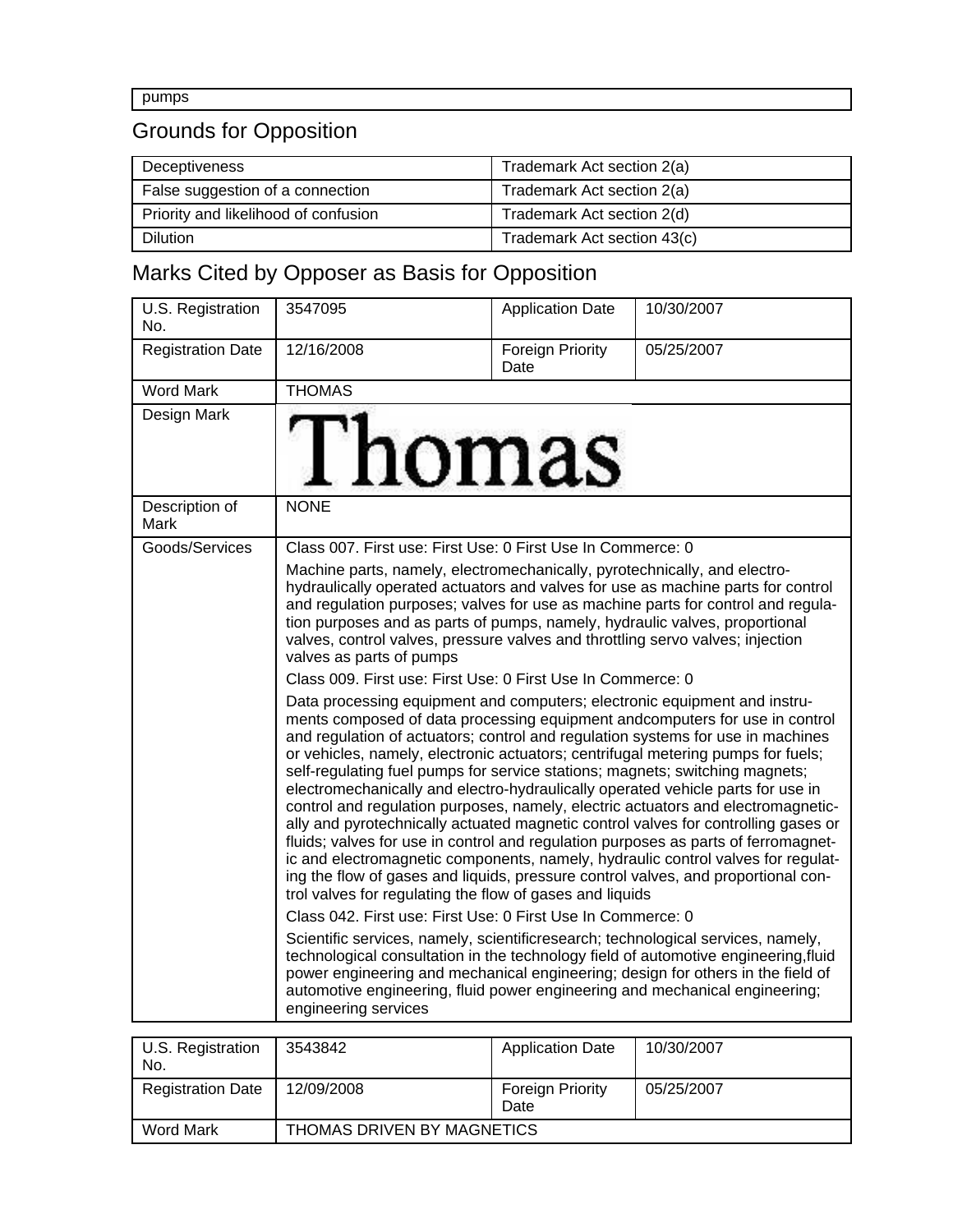| Design Mark            | <b>Thomas</b><br><b>Driven by magnetics</b>                                                                                                                                                                                                                                                                                                                                                                                                                                                                                                                                                                                                                                                                                                                                                                                                                                                                                                                                                             |
|------------------------|---------------------------------------------------------------------------------------------------------------------------------------------------------------------------------------------------------------------------------------------------------------------------------------------------------------------------------------------------------------------------------------------------------------------------------------------------------------------------------------------------------------------------------------------------------------------------------------------------------------------------------------------------------------------------------------------------------------------------------------------------------------------------------------------------------------------------------------------------------------------------------------------------------------------------------------------------------------------------------------------------------|
| Description of<br>Mark | <b>NONE</b>                                                                                                                                                                                                                                                                                                                                                                                                                                                                                                                                                                                                                                                                                                                                                                                                                                                                                                                                                                                             |
| Goods/Services         | Class 007. First use: First Use: 0 First Use In Commerce: 0                                                                                                                                                                                                                                                                                                                                                                                                                                                                                                                                                                                                                                                                                                                                                                                                                                                                                                                                             |
|                        | Machine parts, namely, electromechanically, pyrotechnically, and electro-<br>hydraulically operated actuators and valves for use as machine parts for control<br>and regulation purposes; valves for use as machine parts for control and regula-<br>tion purposes and as parts of pumps, namely, hydraulic valves, proportional<br>valves, control valves, pressure valves and throttling servo valves; injection<br>valves as parts of pumps                                                                                                                                                                                                                                                                                                                                                                                                                                                                                                                                                          |
|                        | Class 009. First use: First Use: 0 First Use In Commerce: 0                                                                                                                                                                                                                                                                                                                                                                                                                                                                                                                                                                                                                                                                                                                                                                                                                                                                                                                                             |
|                        | Data processing equipment and computers; electronic equipment and instru-<br>ments composed of data processing equipment andcomputers for use in control<br>and regulation of actuators; control and regulation systems for use in machines<br>or vehicles, namely, electronic actuators; centrifugal metering pumps for fuels;<br>self-regulating fuel pumps for service stations; magnets; switching magnets;<br>electromechanically and electro-hydraulically operated vehicle parts for use in<br>control and regulation purposes, namely, electric actuators and electromagnetic-<br>ally and pyrotechnically actuated magnetic control valves for controlling gases or<br>fluids; valves for use in control and regulation purposes as parts of ferromagnet-<br>ic and electromagnetic components, namely, hydraulic control valves for regulat-<br>ing the flow of gases and liquids, pressure control valves, and proportional con-<br>trol valves for regulating the flow of gases and liquids |
|                        | Class 042. First use: First Use: 0 First Use In Commerce: 0                                                                                                                                                                                                                                                                                                                                                                                                                                                                                                                                                                                                                                                                                                                                                                                                                                                                                                                                             |
|                        | Scientific services, namely, scientificresearch; technological services, namely,<br>technological consultation in the technology field of automotive engineering, fluid<br>power engineering and mechanical engineering; design for others in the field of<br>automotive engineering, fluid power engineering and mechanical engineering;<br>engineering services                                                                                                                                                                                                                                                                                                                                                                                                                                                                                                                                                                                                                                       |

| U.S. Registration<br>No. | 3547094                                                     | <b>Application Date</b>         | 10/30/2007 |
|--------------------------|-------------------------------------------------------------|---------------------------------|------------|
| <b>Registration Date</b> | 12/16/2008                                                  | <b>Foreign Priority</b><br>Date | 05/25/2007 |
| <b>Word Mark</b>         | <b>NONE</b>                                                 |                                 |            |
| Design Mark              | ست                                                          |                                 |            |
| Description of<br>Mark   | <b>NONE</b>                                                 |                                 |            |
| Goods/Services           | Class 007. First use: First Use: 0 First Use In Commerce: 0 |                                 |            |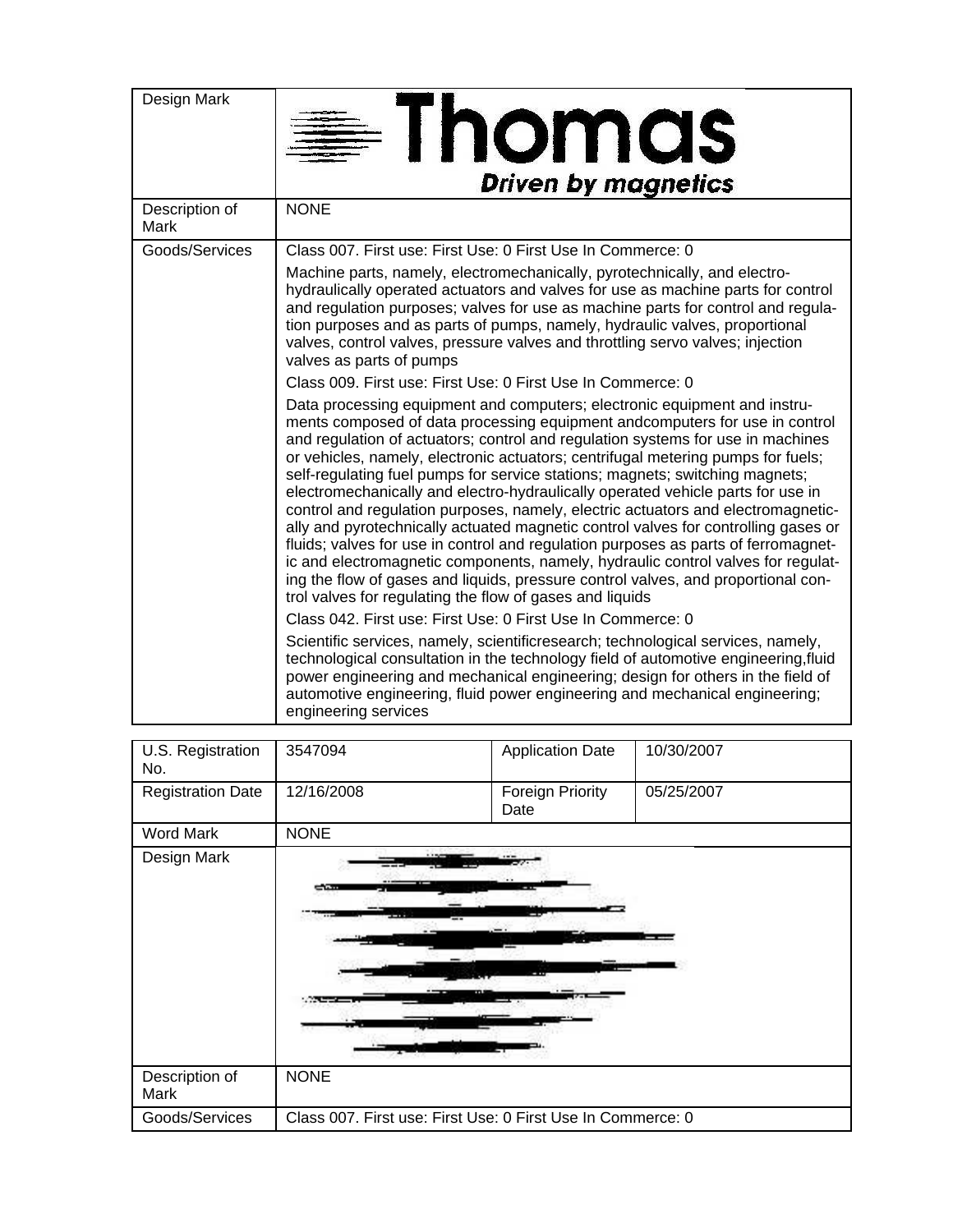| Machine parts, namely, electromechanically, pyrotechnically, and electro-<br>hydraulically operated actuators and valves for use as machine parts for control<br>and regulation purposes; valves for use as machine parts for control and regula-<br>tion purposes and as parts of pumps, namely, hydraulic valves, proportional<br>valves, control valves, pressure valves and throttling servo valves; injection<br>valves as parts of pumps                                                                                                                                                                                                                                                                                                                                                                                                                                                                                                                                                          |
|---------------------------------------------------------------------------------------------------------------------------------------------------------------------------------------------------------------------------------------------------------------------------------------------------------------------------------------------------------------------------------------------------------------------------------------------------------------------------------------------------------------------------------------------------------------------------------------------------------------------------------------------------------------------------------------------------------------------------------------------------------------------------------------------------------------------------------------------------------------------------------------------------------------------------------------------------------------------------------------------------------|
| Class 009. First use: First Use: 0 First Use In Commerce: 0                                                                                                                                                                                                                                                                                                                                                                                                                                                                                                                                                                                                                                                                                                                                                                                                                                                                                                                                             |
| Data processing equipment and computers; electronic equipment and instru-<br>ments composed of data processing equipment andcomputers for use in control<br>and regulation of actuators; control and regulation systems for use in machines<br>or vehicles, namely, electronic actuators; centrifugal metering pumps for fuels;<br>self-regulating fuel pumps for service stations; magnets; switching magnets;<br>electromechanically and electro-hydraulically operated vehicle parts for use in<br>control and regulation purposes, namely, electric actuators and electromagnetic-<br>ally and pyrotechnically actuated magnetic control valves for controlling gases or<br>fluids; valves for use in control and regulation purposes as parts of ferromagnet-<br>ic and electromagnetic components, namely, hydraulic control valves for regulat-<br>ing the flow of gases and liquids, pressure control valves, and proportional con-<br>trol valves for regulating the flow of gases and liquids |
| Class 042. First use: First Use: 0 First Use In Commerce: 0                                                                                                                                                                                                                                                                                                                                                                                                                                                                                                                                                                                                                                                                                                                                                                                                                                                                                                                                             |
| Scientific services, namely, scientificresearch; technological services, namely,<br>technological consultation in the technology field of automotive engineering, fluid<br>power engineering and mechanical engineering; design for others in the field of<br>automotive engineering, fluid power engineering and mechanical engineering;<br>engineering services                                                                                                                                                                                                                                                                                                                                                                                                                                                                                                                                                                                                                                       |

| Attachments | 79048003#TMSN.jpeg(bytes)<br>79048112#TMSN.jpeg(bytes)             |
|-------------|--------------------------------------------------------------------|
|             | 79048002#TMSN.jpeg(bytes)<br>Notice_of_Opposition.pdf(71929 bytes) |

# **Certificate of Service**

The undersigned hereby certifies that a copy of this paper has been served upon all parties, at their address record by First Class Mail on this date.

| Signature | /John Wilson Jones/ |
|-----------|---------------------|
| Name      | John Wilson Jones   |
| Date      | 06/09/2014          |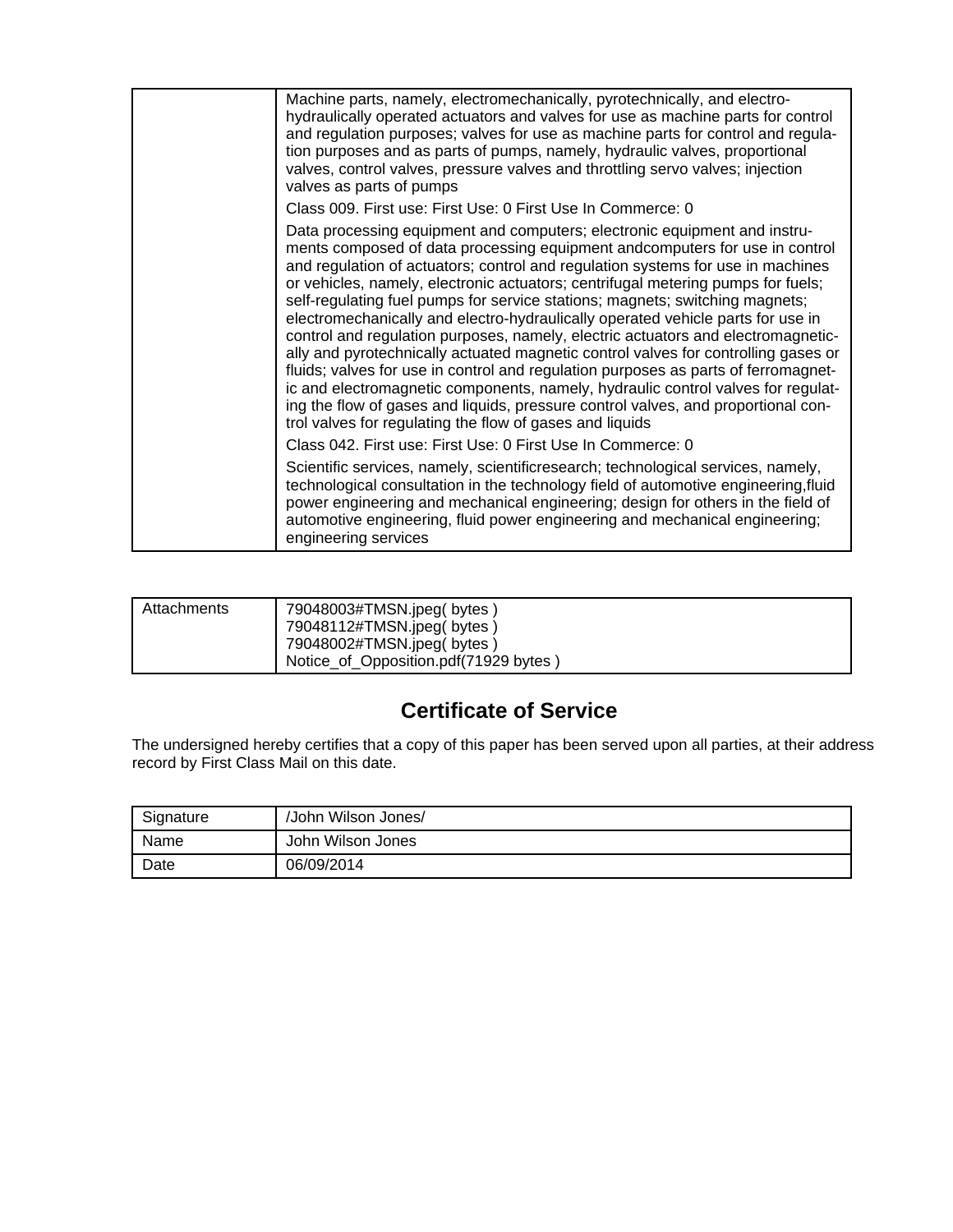### **IN THE UNITED STATES PATENT AND TRADEMARK OFFICE BEFORE THE TRADEMARK TRIAL AND APPEAL BOARD**

Applicant: Gardner Denver Thomas, Inc.

Application Serial Number: 86-014,656 Application Filing Date: 07/19/2013 Mark: THOMAS Date of Publication: 12/10/2013

Application Serial Number: 86-014,661 Application Filing Date: 07/19/2013 Mark: THOMAS (stylized) Date of Publication: 12/10/2013

THOMAS MAGNETE GmbH

v.

#### GARDNER DENVER THOMAS, INC.

#### **NOTICE OF OPPOSITION**

 This Notice of Opposition is being filed by **Thomas Magnete GmbH** ("Opposer"), having its principal place of business at San Fernando 35, 57562 Herdorf, Federal Republic of Germany, against registration of the marks THOMAS by Gardner Denver Thomas, Inc. ("Defendant") which is the subject of U.S. Trademark Application Serial No. 86-014,656 and THOMAS (Stylized) by Defendant which is the subject of U.S. Trademark Application Serial No. 86-014,661.

 Opposer believes that it will be damaged by registration of the marks THOMAS and THOMAS (stylized) by Defendant and hereby opposes the same.

The grounds for opposition are as follows:

1. Section 2(d) of the Trademark Act, 15 U.S.C. § 1052(d): Defendant's marks so resemble one or more marks registered by Opposer as well as marks and trade names previously used in the United States by Opposer and not abandoned, as to be likely, when used on or in connection with the goods or services of Defendant, to cause confusion, or to cause mistake, or to deceive. Opposer will be damaged by the registration of the marks by Defendant since the registered